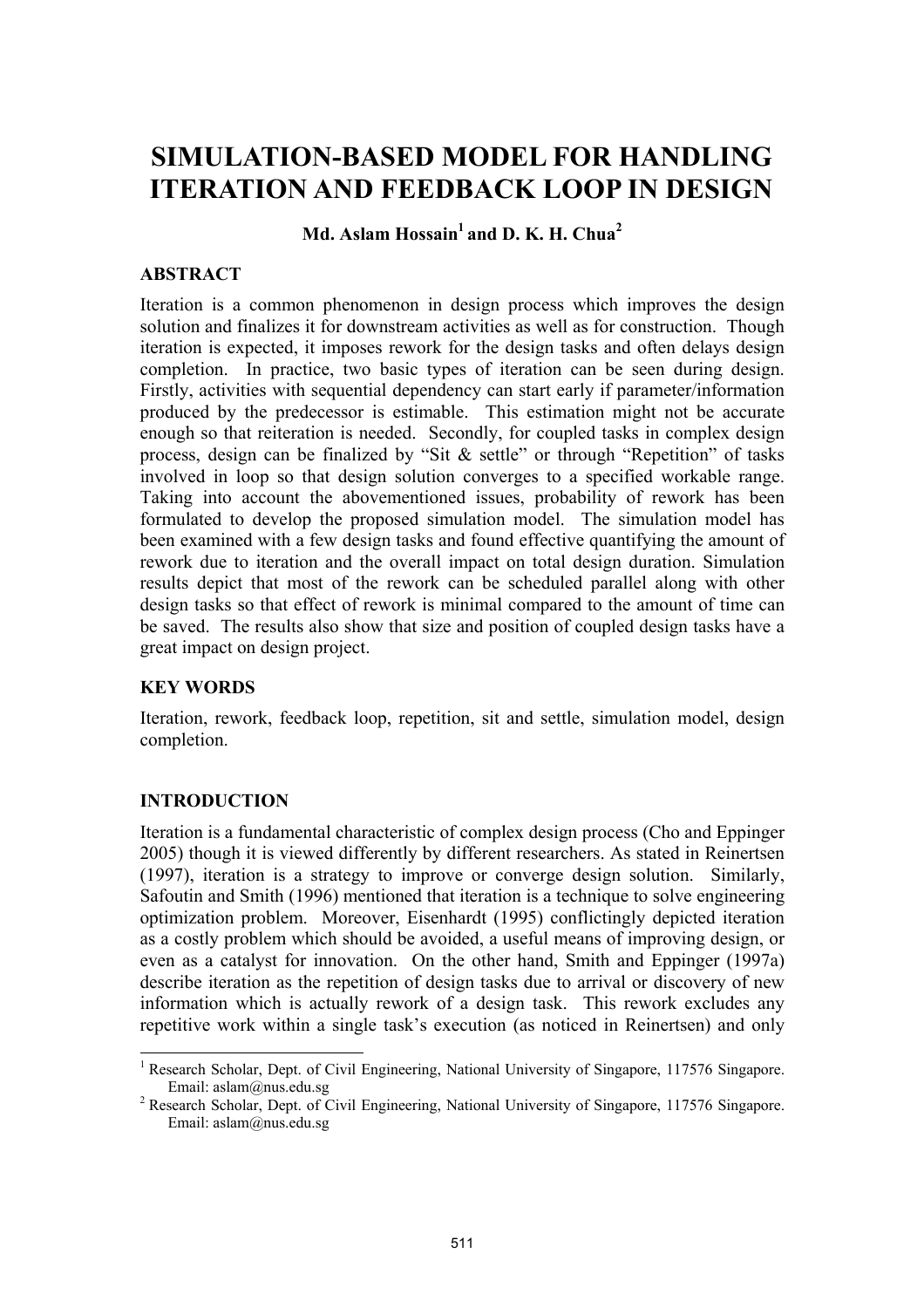due to the execution of other tasks (Cho and Eppinger). The current study mainly emphasizes on rework type of iteration which is due to receiving new information while the activity starts its analysis with incomplete information from predecessors and excludes rework due to any external changes to the project or redirection that would involve re-planning the entire process.

In practice, rework due to iteration can be two basic types during the design process. Firstly, if information/parameter(s) produced by a design task can be estimated earlier (i.e. incomplete information), the succeeding activity(s) can be started earlier and hence greater concurrency can be achieved. This estimated information might not be 100% accurate and consequently, reiteration is needed for succeeding activity(s) when it is eventually found to be significantly different (Chua and Hossain 2008). Secondly, iteration is desirable solving coupled tasks in complex design process where no activity can start its analysis with precedent confirmed information. In this case, tasks are allowed to start with incomplete information and design can be finalized by "Sit & settle" or through "Repetition" of coupled tasks so that design solution converges to a specified workable range. However, modeling iteration due to use of early information and handling coupled tasks is still a big concern in design. Design might face unanticipated delay and cost overrun due to surprise rework if not properly quantified and scheduled accordingly. This paper develops a simulation model to quantify the amount of rework due to iteration and feedback loop in design and overall impact on design completion time. The paper also studies the impact of position of coupled tasks that forms a loop and number of tasks involved in a loop.

## **HANDLING ITERATION IN DESIGN**

It is common in design to overlap design activities to shorten project development time. Researchers have described several ways of overlapping such as; Krishnan et al. (1997) modeled overlapping activities with rework iteration by revising downstream activity until upstream information had been finalized. Their model is applicable for a pair of sequential activities but is cumbersome to model the interaction of multiple activities. Oloufa et al. (2004) suggested splitting an activity into sub-activities depending on information requirements by its successors so that some of the successors can start after few days of start of split activity. The study did not consider amount of rework that might be needed if any early released information found significantly different after full completion of split activity. Maheswari and Varghese (2007), on the other hand, modeled design iteration for activities involved in a loop. But, they did not quantify the impact on project duration as a result of rework. Smith and Eppinger (1997a and 1997b) also presented two different iteration models for engineering design. Firstly, they modeled coupled tasks in sequential order where only one task is allowed to start at a time without complete precedent information and rework is also done for its successor based on feedback from that task only. The model only suggests an initial ordering of coupled tasks with minimized expected duration. But this model might yield too much repetition for a task which is not desirable for the project in construction industry. The model also does not suggest how much rework is needed and the overall impact on design completion. In the later model, instead of sequential ordering, they modeled coupled tasks with parallel iteration where a number of design tasks are underway at one time. The model

Proceedings for the 17<sup>th</sup> Annual Conference of the International Group for Lean Construction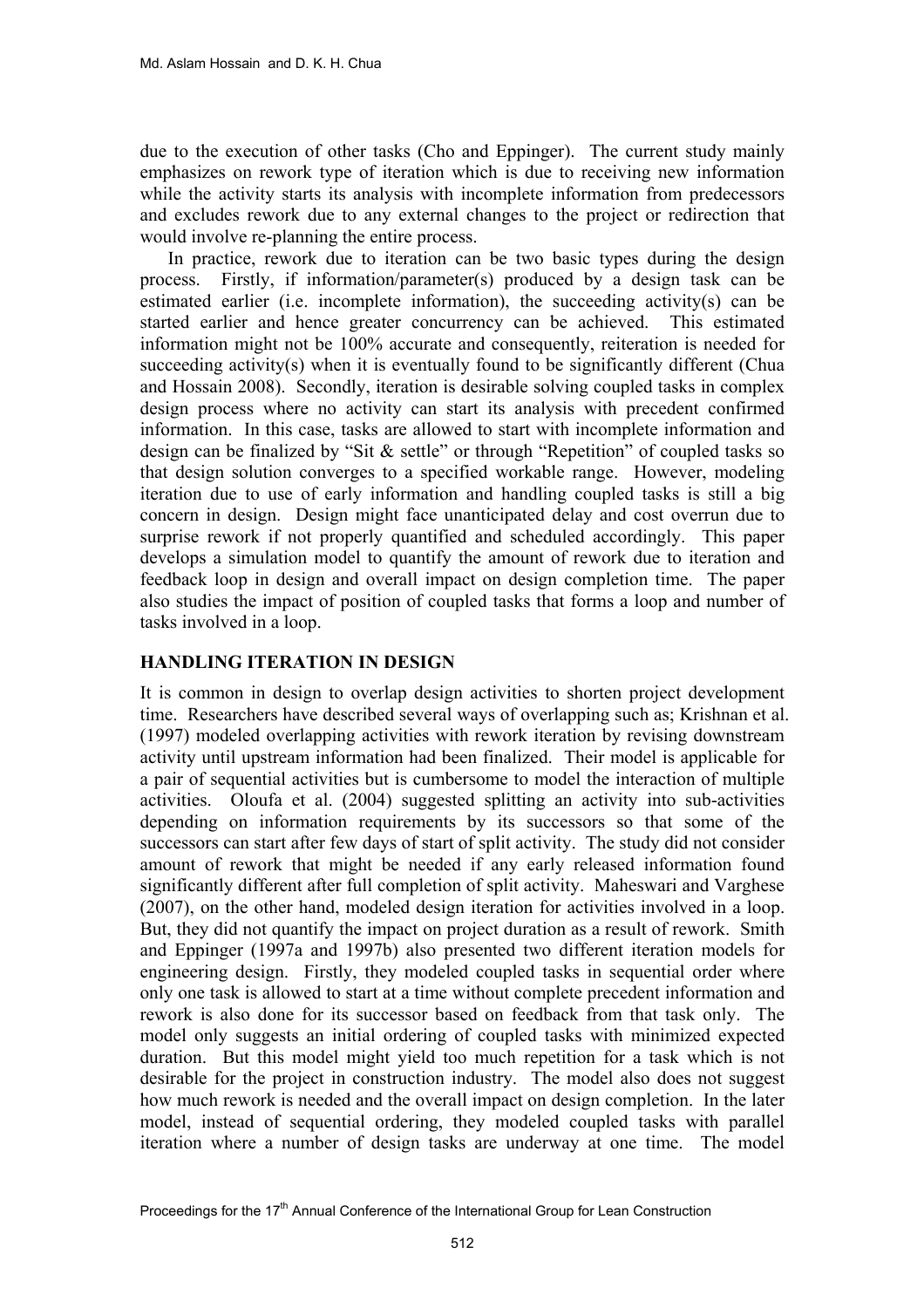identifies the controlling feature/activity which has dominant effect on couple tasks. However, the model falls short in scheduling the design process with rework and only concerned about the coupled tasks, does not suggest how to incorporate early information to other tasks in the design.

Design project requires both concurrent executions of sequential design tasks through overlapping for which rework might be needed and also handling coupled tasks which are resolved via "Sit and settle" or through "Repetition". Formulating the probability values of rework for both scenarios is necessary and should be integrated for the whole design process.

#### **MODELING ITERATION AND FEEDBACK LOOP IN DESIGN**

Chua and Hossain (2008) showed how using early estimated parameter/information can reduce overall design completion accounting the time required for rework. Instead of traditional finish-start dependency (as depicted in Fig. 1(a)) wherein the succeeding activities start only after the predecessors have completed the full analysis, the study described greater concurrency can be achieved incorporating estimated information in the successors. For instance, if parameter/information from A1 is estimable then A2 can start earlier instead of waiting for the full analysis of A1 as depicted in Fig. 1(b). Similarly, A3 can start earlier if both A1 and A2 are estimable and so on. But the latter is accompanied by the possibility of rework in downstream activities if the values of the parameters deviate from the assumed design range when the parameters are eventually finalized. In general, the parameters utilized in the full analysis are in a combination of states (estimated, full analysis, or confirmed) depending on the status of the predecessor activities. For illustrative purpose, a simple formulation was used setting the probability of rework for an activity in order to quantify total amount of rework that might be needed in a design project.

Earlier study did not consider any coupled tasks in the design project. In practice, design project involves both sequential and coupled tasks as depicted in Table 1 with the design structure matrix (DSM). Here, activity 4, 5, and 6 are coupled tasks forming a loop while rest of activities follows sequential dependency. Rework probability for coupled tasks will be different than the sequential tasks. Formulation to set probability value of rework for sequential tasks will be described first followed by coupled tasks while utilizing early estimated information in design.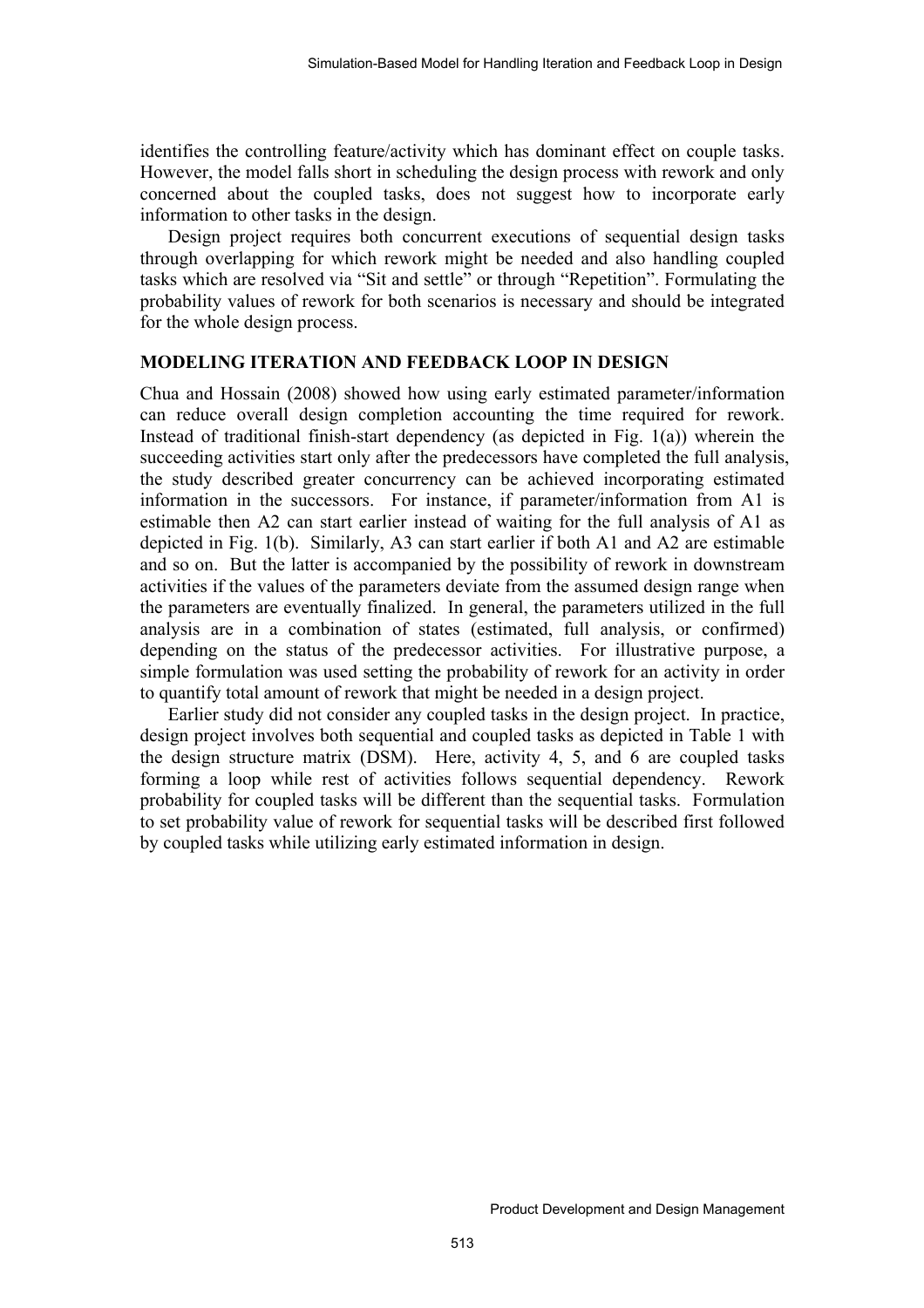

Figure 1: (a) Traditional Finish-Start Dependency, (b) Early Information Sharing with Estimation

Table 1: Activity Dependency with Design Structure Matrix (DSM)

|              | 1                       | 2           | 3                       | 4                | 5           | 6                | 7                | 8                         | 9                | 10             |
|--------------|-------------------------|-------------|-------------------------|------------------|-------------|------------------|------------------|---------------------------|------------------|----------------|
| 1            | $\overline{\mathbf{X}}$ | 0           | 0                       | 0                | 0           | $\boldsymbol{0}$ | 0                | 0                         | 0                | $\overline{0}$ |
| $\mathbf{2}$ | 1                       | $\mathbf x$ | 0                       | 0                | 0           | 0                | $\boldsymbol{0}$ | 0                         | 0                | 0              |
| 3            | 0                       | 1           | $\overline{\mathbf{X}}$ | 0                | 0           | 0                | $\boldsymbol{0}$ | 0                         | 0                | 0              |
| 4            | 0                       | 1           | $\boldsymbol{0}$        | $\mathbf{x}$     | 1           | $\mathbf{1}$     | $\overline{0}$   | 0                         | $\overline{0}$   | 0              |
| 5            | 1                       | 0           | $\boldsymbol{0}$        | $\mathbf{1}$     | $\mathbf X$ | $\overline{0}$   | $\boldsymbol{0}$ | 0                         | $\boldsymbol{0}$ | 0              |
| 6            | 0                       | 1           | $\boldsymbol{0}$        | 0                | 1           | $\mathbf X$      | 0                | 0                         | 0                | 0              |
| 7            | 0                       | 0           | 1                       | $\boldsymbol{0}$ | 1           | 0                | $\mathbf X$      | 0                         | 0                | 0              |
| 8            | 0                       | 1           | $\mathbf{1}$            | 0                | 1           | 0                | $\mathbf{1}$     | $\boldsymbol{\mathrm{X}}$ | 0                | 0              |
| 9            | 0                       | 0           | 0                       | 1                | 0           | 1                | 0                | 1                         | $\mathbf X$      | 0              |
| 10           | 0                       | 0           | 1                       | 1                | 0           | 0                | 0                | 0                         | 1                | $\mathbf x$    |

#### **SEQUENTIAL TASKS**

As can be seen in Fig. 1, activity  $A_4$  has two predecessor activities, so that full analysis for A4 can only be started when it receives parameters from both activities whether it is estimated, from full analysis, or confirmed (as depicted in Fig. 2). If parameter utilized in full analysis of  $A_4$  from  $A_1$  is not confirmed, then there is a possibility that rework might be needed for  $A_4$  when  $A_1$  has been finalized. Assume probability of rework for  $A_4$  due to  $A_1$  is  $P_{1-4}$ . Similarly, probability of rework for  $A_4$ due to  $A_3$  is  $P_{3-4}$ . Activity  $A_4$  may receive confirmed parameter from its predecessors at different times. If  $A_4$  is allowed to do iteration every time it receive updated parameter from predecessors, then it will need a number of iterations and if A4 has any successor then it will transmit revised parameter to its successor causing several iterations to the successor activities as well. This will result in large amount of rework for the design process which is costly and time consuming and make it difficult to handle information interaction within multi-discipline activities. Lean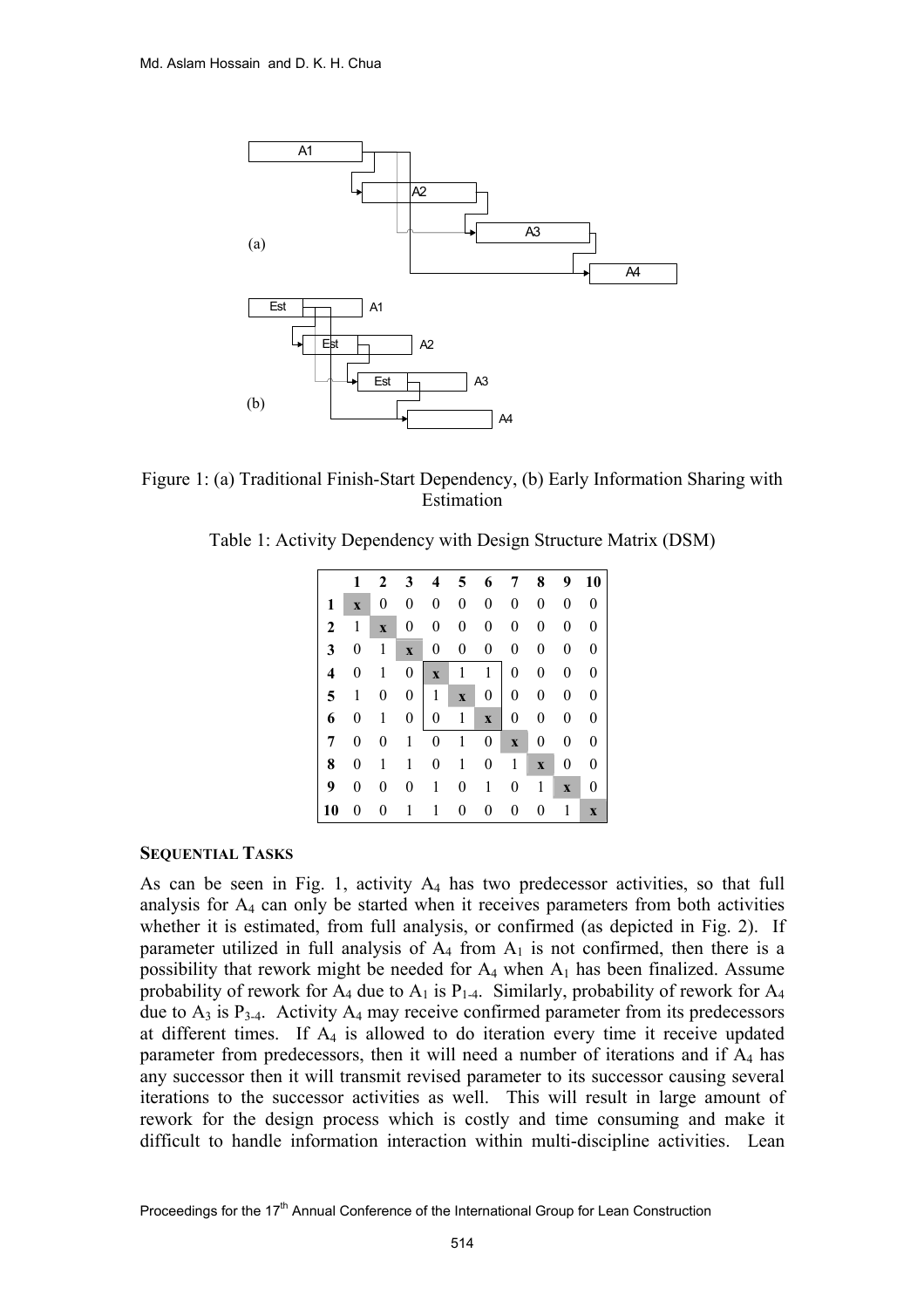thinking also suggests reducing unnecessary/negative iteration in design. Consequently, in this study, A4 is allowed to iterate only when it gets confirmed information from all its predecessors. Assuming rework probability due to  $A_1$  and  $A_3$ is independent, combined probability of rework for  $A_4$  can be determined as:

$$
P_4^c = 1 - (1 - P_{1-4}) * (1 - P_{3-4})
$$
  
In general,  

$$
P_y^c = 1 - \prod_x (1 - P_{x-y})
$$
 (1)

where, x is the predecessor for  $A_v$ 

As stated earlier, the parameters utilized in the full analysis are in a combination of states (estimated, full analysis, or confirmed). When full analysis of an activity is initiated, it will draw the most updated parameters from its predecessors and probability of rework,  $P_{x-y}$  for individual activity depends on the type of parameter used in the full analysis.



Figure 2: Probability Value of Rework in Simulation Model for Sequential Dependency

| If the extracted parameter is                 |      |
|-----------------------------------------------|------|
| Estimated, $P_{x-y} = (1 - DA_x)^* I F_{x-y}$ | (2a) |
| Full analysis, $P_{x-y} = P_x^c * I F_{x-y}$  | (2b) |
| Confirmed, $P_{x-y} = 0$                      | (2c) |

Here,  $DA_x$  refers to "Degree of Accuracy" for the estimated parameter of predecessor activity  $A_x$ . This is a measure of probability value that estimated parameter will remain within an acceptable range in the latter states. The higher value of degree of accuracy refers to lower probability of rework for the successor and vice versa. And,  $IF_{x-y}$  stands for "Influence Factor" for activity  $A_x$  to activity  $A_y$ . This notation describes the strength of influence that any change in  $A_x$  will cause rework to activity  $A_v$ . Both values (DA and IF) can be assigned by the designer depending n the characteristics of activity and past experience. As depicted in Smith and Eppinger (97a), probability value of each cell can be represented as the strength of influence so that corresponding row activity might need revision due to any change in corresponding column activity. Knowing the probability that earlier parameter will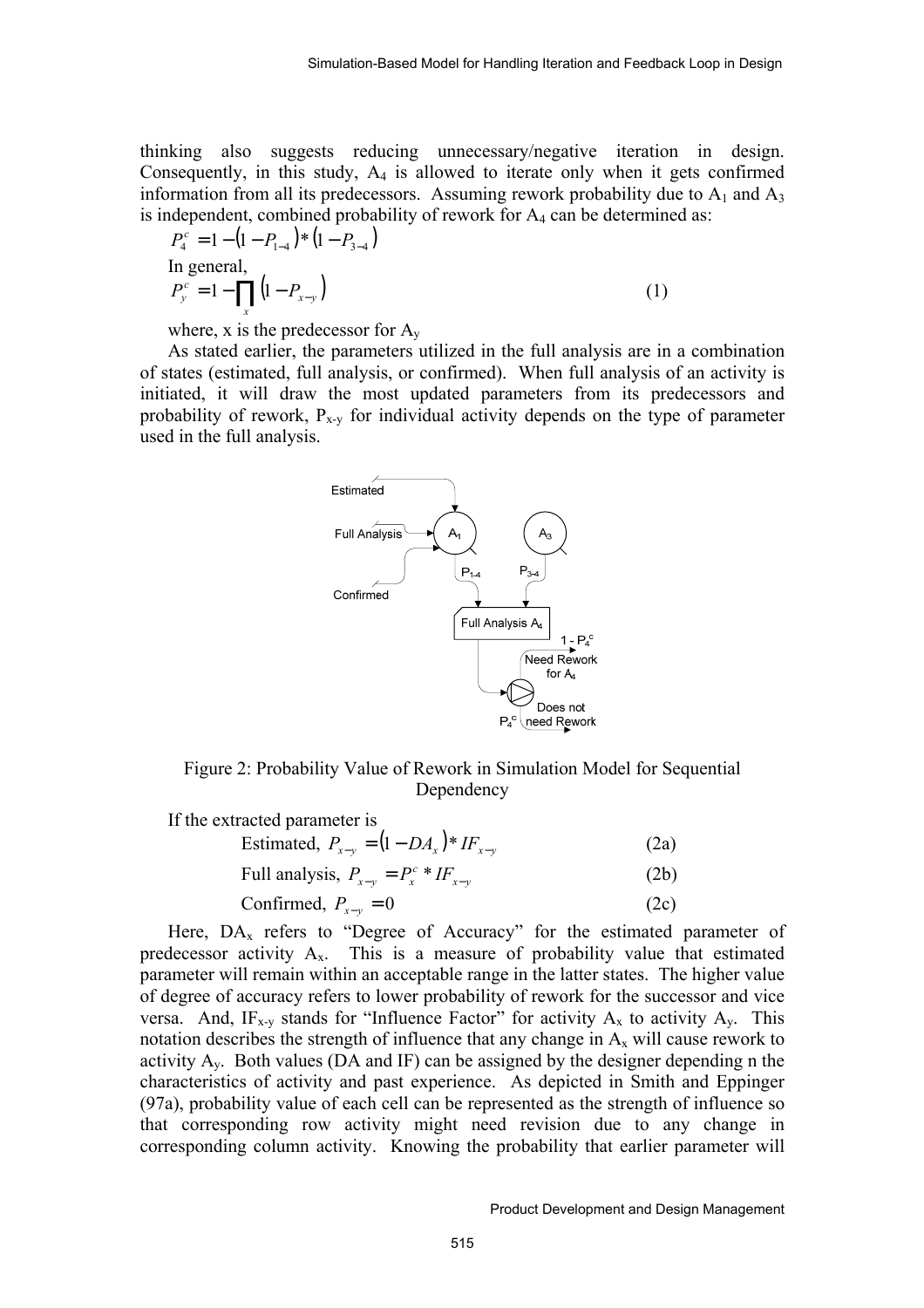change and the influence factor, combined probability of rework can be found due to a specific predecessor.

#### **COUPLED TASKS**

In the case of sequential activities, check for rework is done only once when all confirmed parameters from predecessors are available. For coupled tasks, confirmed parameters are dependent on each other and it is not likely that confirmed parameters can be obtained with single iteration. It might need several iterations before the design solution converges to a specified workable range. Probability of rework for coupled tasks can be modeled as depicted in Fig. 3 where activities 4, 5, and 6 form a loop and shown with dotted lines.





After performing the full analysis of coupled tasks and receiving confirmed After performing the full analysis of coupled tasks and receiving confirmed parameters from all predecessors except those involved in the loop, check for first iteration will be done. Subsequent checks will be needed if any of the predecessor coupled task has been reworked. This check will be done every time any of the predecessor coupled task is reworked and the rework probability is,

$$
P_{x-y}^i = \frac{1}{2^{n_x}} * I F_{x-y}
$$
 (3)

where,  $n_x$  is the number of iteration has been done for coupled activity  $A_x$ .

The equation depicts an exponential decay function for probability which decreases quickly for first couple of iterations since design solution converges very fast at this stage. After few numbers of iterations, design solution will fall within a specified workable range and no task will need further iteration and coupled tasks will transmit confirmed parameters to their successor.

The abovementioned iteration of coupled design tasks may not be desirable in some design project, especially when iterations are costly. In such case, design is finalized by "Sit and Settle" among the coupled tasks which can be modeled as shown in Fig. 4. Instead of doing several iterations, all the designers of the coupled tasks sit together for some time after finishing full analysis and find whether any of them need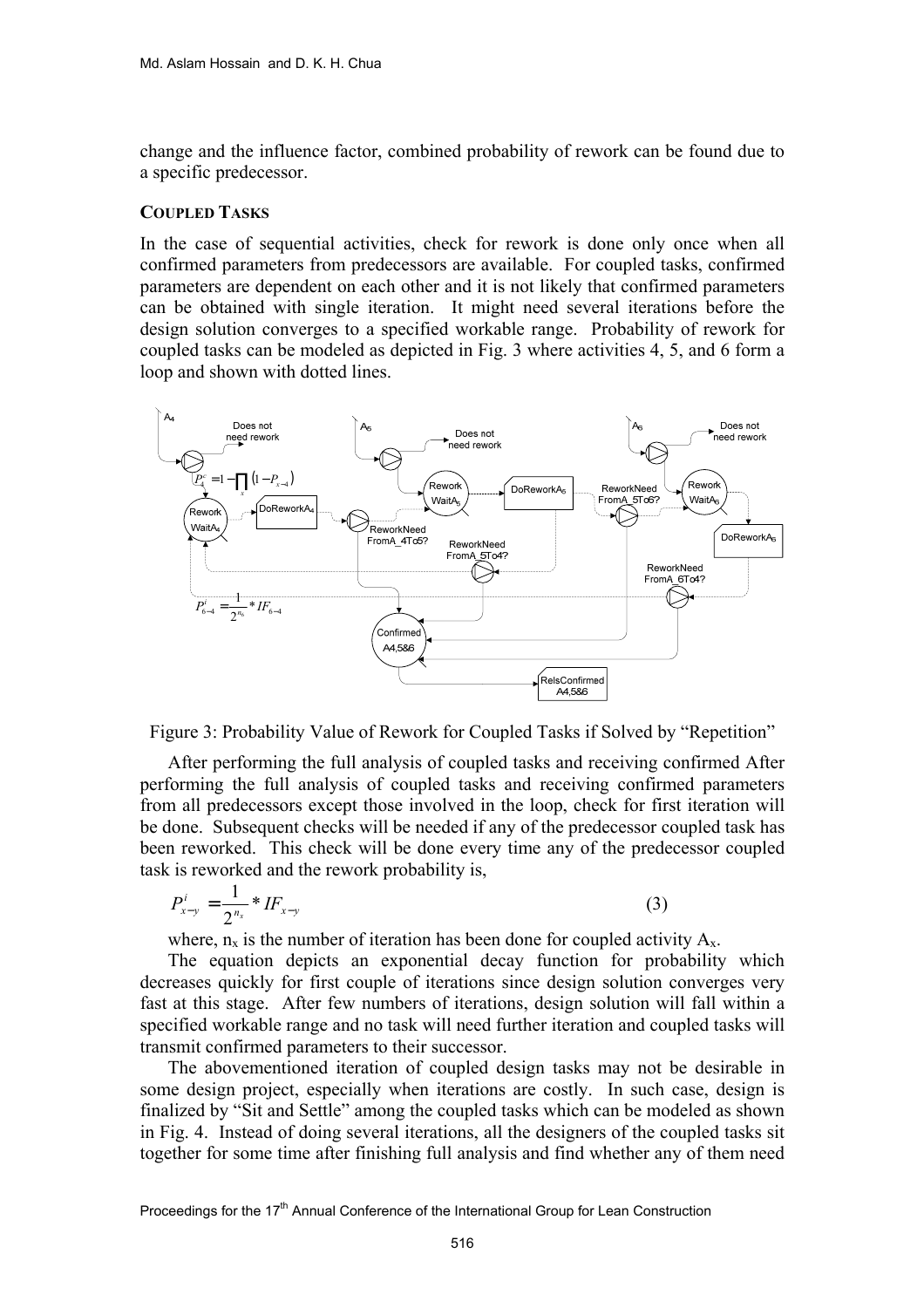to revise their analysis. If revision is needed for any task, they are given some time to finalize their parameters. This check might be required in more than one time but with lower probability value. Rework probability for "Sit and settle" is:

$$
Ps = 1 - \prod_{x} (1 - P_xc)
$$
 (4)



Figure 4: Probability Value of Rework for Coupled Tasks if Solved by "Sit and Settle"

### **RESULT AND ANALYSIS**

With abovementioned formulation for probability of rework, a simulation model has been developed using STROBOSCOPE (Martinez 1996). Initially, the effectiveness of the proposed model has been examined with a case study from Smith and Eppinger (97a) as in Fig. 5(a). The Figure shows a part of the electric car design project depicting a single loop of 8 activities. Dependencies between activities are shown in the matrix with the durations for activities in diagonal elements of the DSM. According to Smith and Eppinger, design requires about 30 days. Incorporating early information and accounting for rework, design completion can be significantly reduced to about 18 days. There is little difference in the completion time whether the loop is solved doing "Repetition" or by "Sit and settle". If the estimated parameters are accurate enough so that rework is unnecessary, full analysis for the loop can be finished by day 15. Though an additional 7 mandays of rework is needed to settle down design solution, overall completion time is much lower than the earlier study. These 7 days of lost of productivity is not directly translated into delaying design completion time since most of the rework can be scheduled parallel along with other design tasks.

Position of coupled tasks (that form a loop), number of tasks involved in a loop, and how the loop is solved ("Repetition" or "Sit and settle"), can affect design completion time. These effects can be depicted in Table 2 which shows the results for four different scenarios depicted in Fig. 5(b). The same ten activities of Table 1 have been examined for the four scenarios. In scenarios (1) and (2), three activities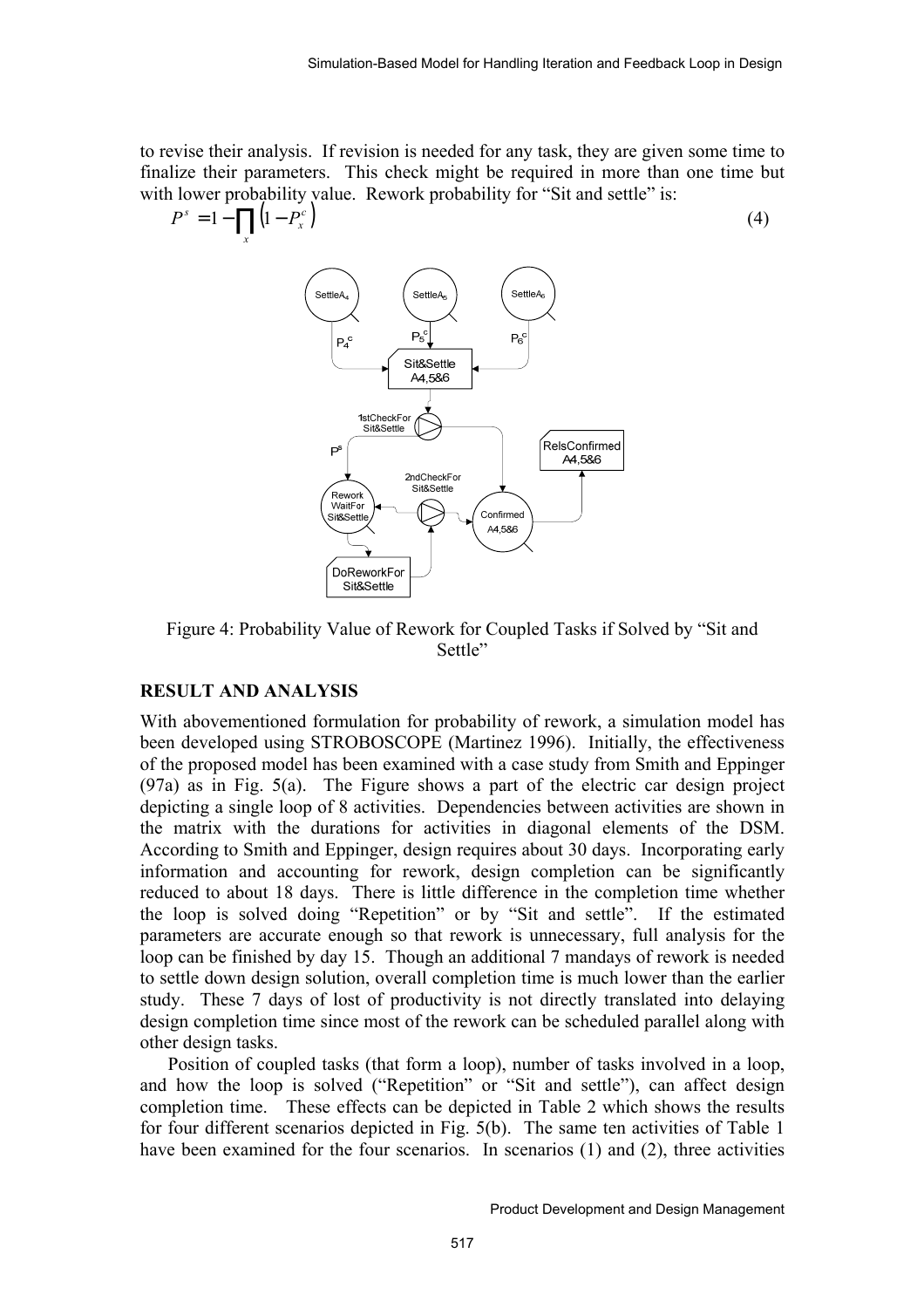are involved in a loop while in scenarios (3) and (4); the loop is bigger consisting of five activities. In scenarios 1 and 3, the loop occurs in the middle of the design process while in scenarios 2 and 4, it occurs near to the end. If no activity is estimable then everyone has to wait for the completion of full analysis of the predecessor and the design project requires 160 days. Incorporating early estimation, for all four cases, design can be completed on day 76 (52% reduction) if estimated parameters are assumed to be accurate. Since estimated parameter may not be accurate, it is assumed that estimation is 50% accurate; i.e. there is a probability of 0.5 that estimated value will change when parameters are finalized. Estimation time is taken as 40% of the original full analysis for an activity. Also, Influence Factor is taken as 0.8 to reflect a probability of 0.8 that any change in parameter value will cause rework to its successor. The impact has been observed for two different fraction of time to do rework for each activity.



Figure 5: DSM for Different Design Projects

Accounting for rework and with larger time to do the rework, design requires longer duration if the loop is solved by "Repetition" compared to "Sit and settle" for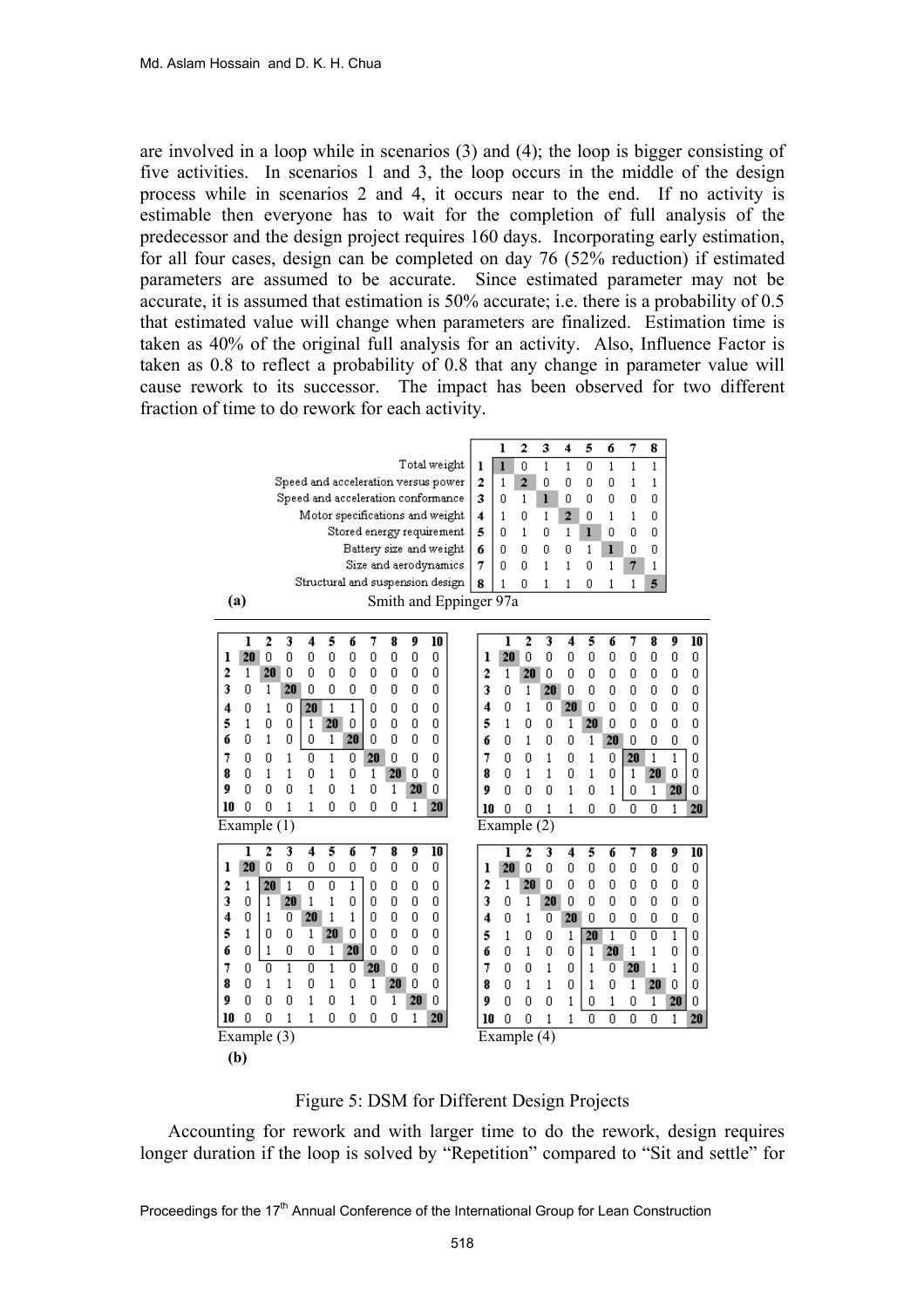all four cases. This is because, in "Repetition", each task in the loop may require a numbers of revisions due to receiving new information from its predecessors. In the case of "Sit and settle", tasks are not revised several times so that design is finalized quicker. However, with shorter time to do rework, design duration is almost the same for "Repetition" and "Sit and settle" for the scenarios (1) and (2), with the smaller loop. Where as with larger loop, design requires much longer time for "Repetition" compared to "Sit and settle". Since each rework duration is short; the design can be settle fast in a few iterations. However, it takes more iteration to settle the design for a larger loop

| Scena-<br>rio  | No.<br>of                     | Positi<br>-on of      | Loop<br>solved by         |                          | Time to do rework is 50% of<br>the original full analysis |                                 | Time to do rework is 20% of<br>the original full analysis |                                         |                                            |  |
|----------------|-------------------------------|-----------------------|---------------------------|--------------------------|-----------------------------------------------------------|---------------------------------|-----------------------------------------------------------|-----------------------------------------|--------------------------------------------|--|
|                | activ<br><i>i</i> -ties<br>in | loop                  |                           | <b>Total</b><br>duration | % Lost of<br>productivity in<br>mandays                   |                                 | <b>Total</b><br>duratio<br>$\mathbf n$                    | % Lost of<br>productivity in<br>mandays |                                            |  |
|                | loop                          |                       |                           |                          | For<br>activitie<br>s in<br>Loop                          | For<br>others<br>activitie<br>S |                                                           | For<br>activitie<br>s in<br>Loop        | For<br>others<br>activitie<br>$\mathbf{s}$ |  |
| 1              | 3                             | Middl<br>e            | Repetitio<br>n            | 104.7                    | 45.2                                                      | 25.5                            | 80.1                                                      | 16.5                                    | 10.1                                       |  |
|                |                               |                       | Sitting                   | 100.6                    | 32.2                                                      | 25.0                            | 79.8                                                      | 15.0                                    | 10.6                                       |  |
| $\overline{2}$ | 3                             | Near<br>to the        | Repetitio<br>$\mathsf{n}$ | 98.0                     | 55.3                                                      | 16.9                            | 84.7                                                      | 21.3                                    | 6.9                                        |  |
|                |                               | end                   | Sitting                   | 93.7                     | 34.3                                                      | 17.7                            | 84.4                                                      | 16.8                                    | 7.0                                        |  |
| 3              | 5                             | Middl<br>e            | Repetitio<br>n            | 121.9                    | 73.8                                                      | 31.4                            | 85.5                                                      | 29.7                                    | 12.7                                       |  |
|                |                               |                       | Sitting                   | 105.7                    | 34.8                                                      | 31.7                            | 81.4                                                      | 18.1                                    | 12.7                                       |  |
| 4              | 5                             | Near<br>to the<br>end | Repetitio<br>$\mathsf{n}$ | 112.7                    | 87.9                                                      | 15.6                            | 90.3                                                      | 33.2                                    | 6.3                                        |  |
|                |                               |                       | <b>Sitting</b>            | 94.1                     | 35.0                                                      | 16.1                            | 84.7                                                      | 17.8                                    | 6.4                                        |  |

Table 2: Simulation Results for Different Scenarios

The impact of number of tasks in a loop is evident from Fig. 6 which shows the number of iterations needed for activity  $A_8$  to finalize the design for 1000 simulation runs. As can be seen, for the small loop,  $A_8$  does not need any rework about 20% of time and in a single iteration, it can be solved more than 50% of time. On the other hand, with the larger loop,  $A_8$  needs higher numbers of iterations: it can be solved by a single iteration in only 36% of time; 38% of time it need two iterations; 10% of time it requires three iterations and even sometimes it requires fourth iterations. So, larger loop will cause greater delay in transmitting confirmed parameter if loop is solved by "Repetition".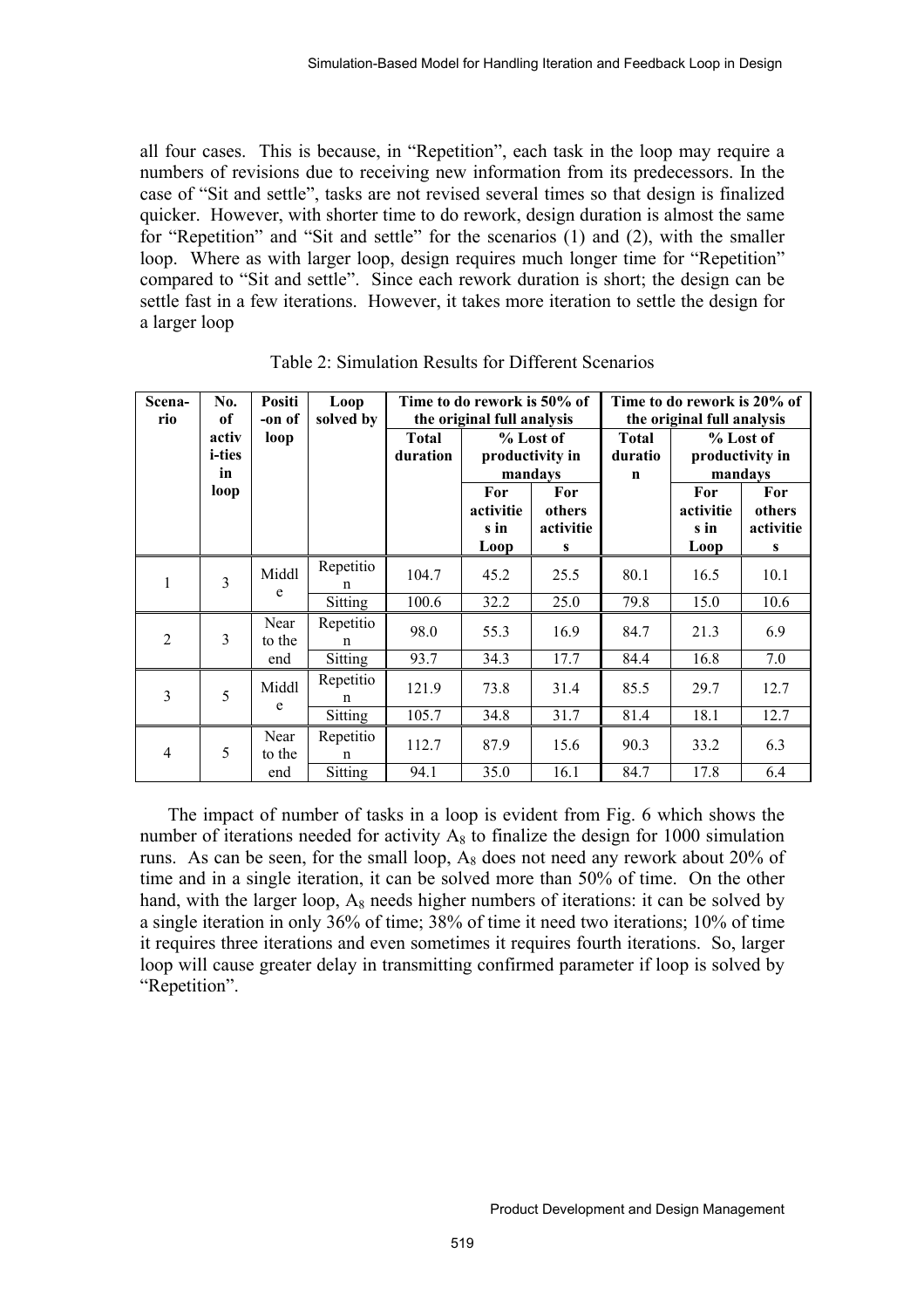![](_page_9_Figure_1.jpeg)

Figure 6: Number of Iterations Needed for Activity  $A_8$  to Finalize the Design

The position of loop in design has also great impact on design completion time. If loop is placed earlier in design and time to do rework is low then most of the rework can be scheduled parallel along with other design tasks so that overall impact on design duration is minimal, as can be compared between examples (1) and (2), and also between (3) and (4) in Table 2.

 Table 3 depicts the impact on design completion and lost of productivity for different "IF with time to do rework taken as 20% of the original full analysis. If influence factor is low, then design completion is earlier for "Repetition" compared to "Sit and Settle", irrespective of size and position of loop. This is because, with lower "IF", probability of rework is low and the design loop can settle faster. However, "Sit and Settle" requires some time for arranging meeting date to resolve the loop. With higher "IF", design completion is earlier for "Sit and Settle" than "Repetition", especially, if loop is larger.

| Scena-         | Loop           | Low IF $(0.2)$                |                                   |                                                                          |      | Moderate IF $(0.5)$               |                                         | High IF $(0.8)$ |                                         |                                                 |
|----------------|----------------|-------------------------------|-----------------------------------|--------------------------------------------------------------------------|------|-----------------------------------|-----------------------------------------|-----------------|-----------------------------------------|-------------------------------------------------|
| rio            | solved by      | <b>Total</b><br>durat-<br>ion |                                   | <b>Total</b><br>% Lost of<br>productivity<br>durat-<br>in mandays<br>ion |      |                                   | % Lost of<br>productivity in<br>mandays |                 | % Lost of<br>productivity in<br>mandays |                                                 |
|                |                |                               | For<br>activi-<br>ties in<br>Loop | For<br>other<br>s<br>activi<br>-ties                                     |      | For<br>activit<br>-ies in<br>Loop | For<br>others<br>activit<br>-ies        |                 | For<br>activi<br>t-ies<br>in<br>Loop    | For<br>other<br>$\mathbf{s}$<br>activi<br>t-ies |
| 1              | Repetitio<br>n | 76.8                          | 2.7                               | 3.0                                                                      | 77.9 | 8.8                               | 6.6                                     | 80.1            | 16.5                                    | 10.1                                            |
|                | Sitting        | 77.0                          | 6.3                               | 3.1                                                                      | 78.3 | 12.7                              | 6.8                                     | 79.8            | 15.0                                    | 10.6                                            |
| $\overline{2}$ | Repetitio<br>n | 78.1                          | 4.3                               | 1.8                                                                      | 81.3 | 11.8                              | 4.4                                     | 84.7            | 21.3                                    | 6.9                                             |
|                | <b>Sitting</b> | 79.6                          | 6.5                               | 1.6                                                                      | 82.5 | 13.7                              | 4.4                                     | 84.4            | 16.8                                    | 7.0                                             |
| 3              | Repetitio<br>n | 78.0                          | 5.0                               | 4.3                                                                      | 80.4 | 16.3                              | 9.2                                     | 85.5            | 29.7                                    | 12.7                                            |
|                | Sitting        | 78.2                          | 12.1                              | 4.3                                                                      | 79.4 | 16.9                              | 9.2                                     | 81.4            | 18.1                                    | 12.7                                            |
| $\overline{4}$ | Repetitio<br>n | 80.2                          | 5.9                               | 1.6                                                                      | 85.9 | 18.4                              | 3.9                                     | 90.3            | 33.2                                    | 6.3                                             |
|                | Sitting        | 81.7                          | 12.3                              | 1.6                                                                      | 83.8 | 17.0                              | 4.0                                     | 84.7            | 17.8                                    | 6.4                                             |

Table 3: Impact of Influence Factor "IF" between Activities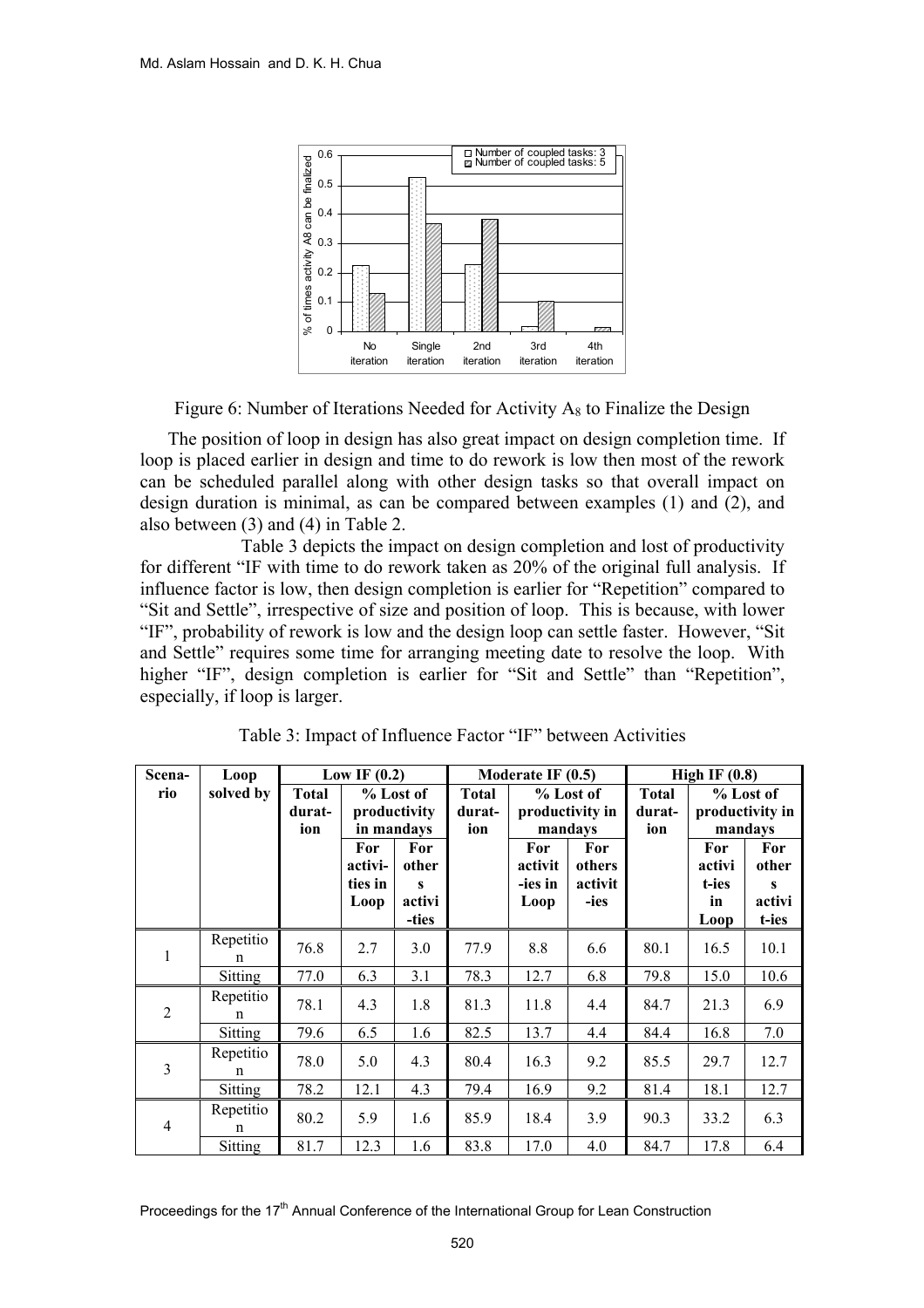#### **CONCLUSION**

This paper proposes a simulation model setting probability value of rework for sequential and coupled tasks in design while utilizing early estimated information. The simulation model can dynamically set this probability value while design progresses. The model is found to be effective quantifying loss of productivity due to iteration and overall impact on design duration. Simulation results reveal that effect of rework is minimal compared to the amount of time can be saved for design completion, since most of the rework can be scheduled parallel along with other design tasks. The results also depict that if coupled tasks are solved by "Repetition", design requires higher time compared to "Sit and settle" if the loop contains more activities or time to do rework is high. With small loop and shorter time to do rework, there is no difference in design completion if loop is solved by "Repetition" or "Sit and settle". Though "Sit and Settle" is better way to solve a loop in design, it is not always possible to go for it, especially if couple tasks are geographically dispersed.

As can be seen form the analysis, position of coupled tasks also has a great impact in design. Coupled tasks at the end of design delay the transmission of confirmed parameter and hence overall design completion. Where as, if coupled tasks are at early stage of design, then delay of transmitting confirmed information can be accommodated with other design tasks, especially if time to do rework is low. Moreover, simulation results depicts that "Repetition" is better when Influence Factor is less and with higher "IF", "Sit and Settle" technique become better, especially if loop is larger in size.

This paper provides effective way of handling rework in sequential design tasks as well as solving coupled tasks. Based on the characteristics of design project, decision makers will be able to quantify the design completion taking into account the time required for rework and can decide which method they should adopt to solve their design. Though loss of productivity causes extra cost to the project, it can be outweighed by the time that can be saved using early estimated information in design. Cost analysis could be further extension for the current research.

#### **REFERENCE:**

- Cho, S.-H., and Eppinger, S. D. (2005). "A simulation-based process model for managing complex design projects." *IEEE Transactions on Engineering Management*, 52(3), 316-328.
- Chua, D.K.H., and Hossain, M.A. (2008) "Reduced duration of the design projects with the concept of early estimation of design tasks" Proceeding for the  $16^{Th}$ Annual Conference of the IGLC, Manchester, U.K., 485-495.
- Eisenhardt, K. M., and Tabrizi, B. N. (1995). "Accelerating Adaptive Process: Product Innovation in the Global Computer Industry." *Administrative Science Quarterly*, 40, 84-110.
- Krishnan, V., Eppinger, S.D., and Whitney, D.E. (1997) "A Model-Based Framework to Overlap Product Development Activities." Management Science, Vol. 43, No. 4, 437-451.